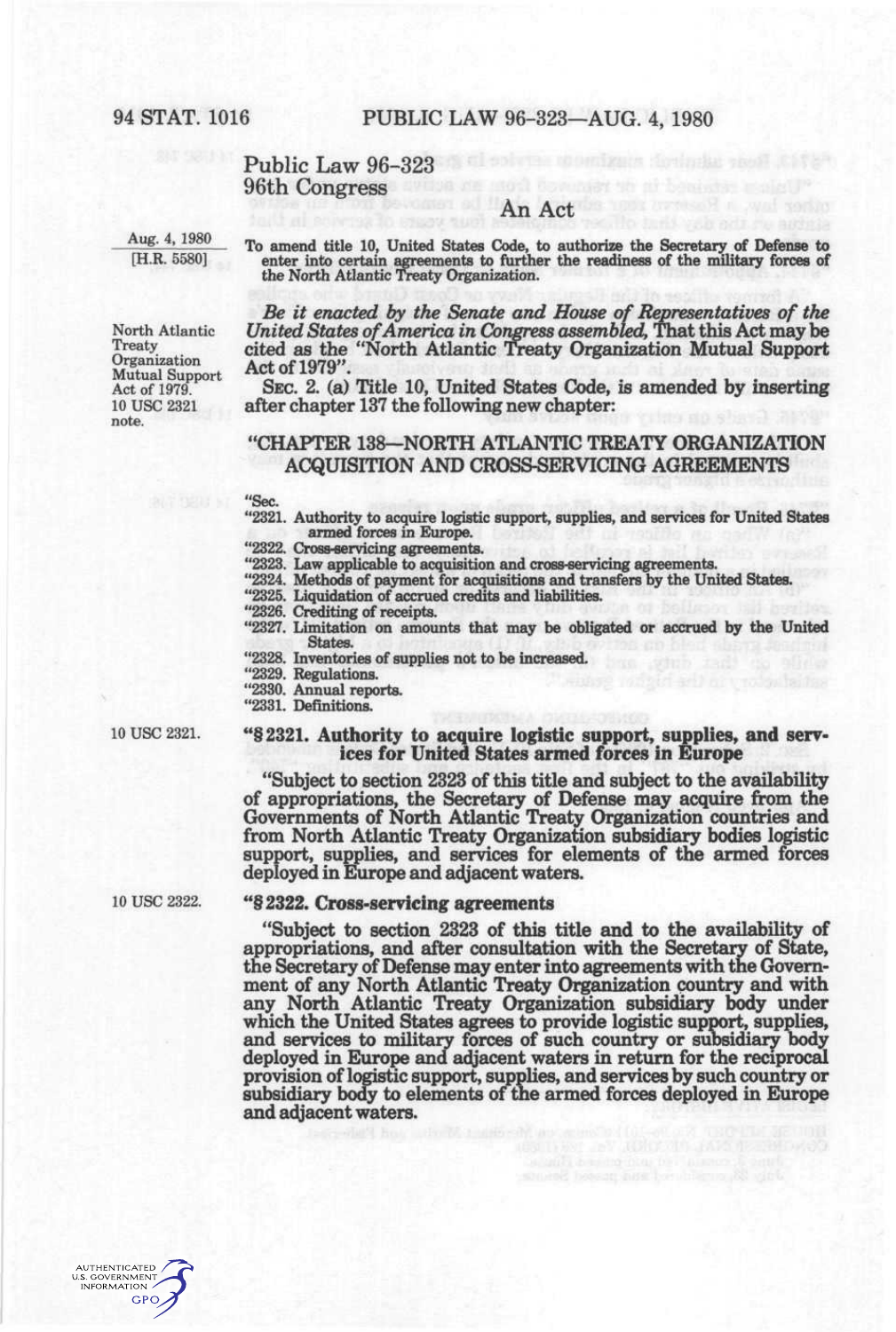### "§2323. **Law applicable to acquisition and cross-servicing agree-** 10 use 2323. **ments**

"(a) Except as provided in subsection (b), acquisition of logistic support, supplies, and services under section 2321 of this title and agreements entered into under section 2322 of this title shall be made in accordance with chapter 137 of this title and the provisions of this chapter.

"(b) Sections 2207,2304(g), 2306(a), 2306(b), 2306(e), 2306(f), and 2313 of this title, section 3741 of the Revised Statutes (41 U.S.C. 22), and section 719 of the Defense Production Act of 1950 (50 U.S.C. App. 2168) shall not apply to acquisitions made under the authority of section 2321 of this title or to agreements entered into under section 2322 of this title.

#### "§2324. **Methods of payment for acquisitions and transfers by the** 10 use 2324. **United** States

"(a) Logistics support, supplies, and services may be acquired or transferred by the United States under the authority of this chapter on a reimbursement basis or by replacement-in-kind or exchange of supplies or services of an identical or substantially identical nature.

"(b)(1) In entering into agreements with the Government of another North Atlantic Treaty Organization country for the acquisition or transfer of logistic support, supplies, and services on a reimbursement basis, the Secretary of Defense shall negotiate for adoption of the following pricing principles for reciprocal application:

"(A) The price charged by a supplying country for logistics support, supplies, and services specifically procured by the supplying country from its contractors for a recipient country shall be no less favorable than the price for identical items or services charged by such contractors to the armed forces of the supplying country, taking into account price differentials due to delivery schedules, points of delivery, and other similar considerations.

"(B) The price charged a recipient country for supplies furnished by a supplying country from its inventory, and the price charged a recipient country for logistics support and services furnished by the officers, employees, or governmental agencies of a supplying country, shall be the same as the price charged for identical supplies, support, or services acquired by an armed force of the supplying country from such governmental sources.

"(2) To the extent that the Secretary of Defense is unable to obtain mutual acceptance by the other country involved of the reciprocal pricing principles for reimbursable transactions set forth in para $graph(1)$ 

"(A) the United States may not acquire from such country any logistic support, supply, or service not governed by such reciprocal pricing principles unless the United States forces commander acquiring such support, supply, or service determines (after price analysis) that the price thereof is fair and reasonable; and

"(B) transfers by the United States to such country under this Act of any logistic support, supply, or service that is not governed by such reciprocal pricing principles shall be subject to the pricing provisions of the Arms Export Control Act (22 U.S.C. 2751 et seq.).

"(3) To the extent that indirect costs (including charges for plant Waiver, and production equipment), administrative surcharges, and contract administration costs with respect to any North Atlantic Treaty Organization country are not waived by operation of the reciprocal

Reciprocal pricing principles.

10 USC 2301 et *seq.* 

10 USC 2207, 2304, 2306, 2313.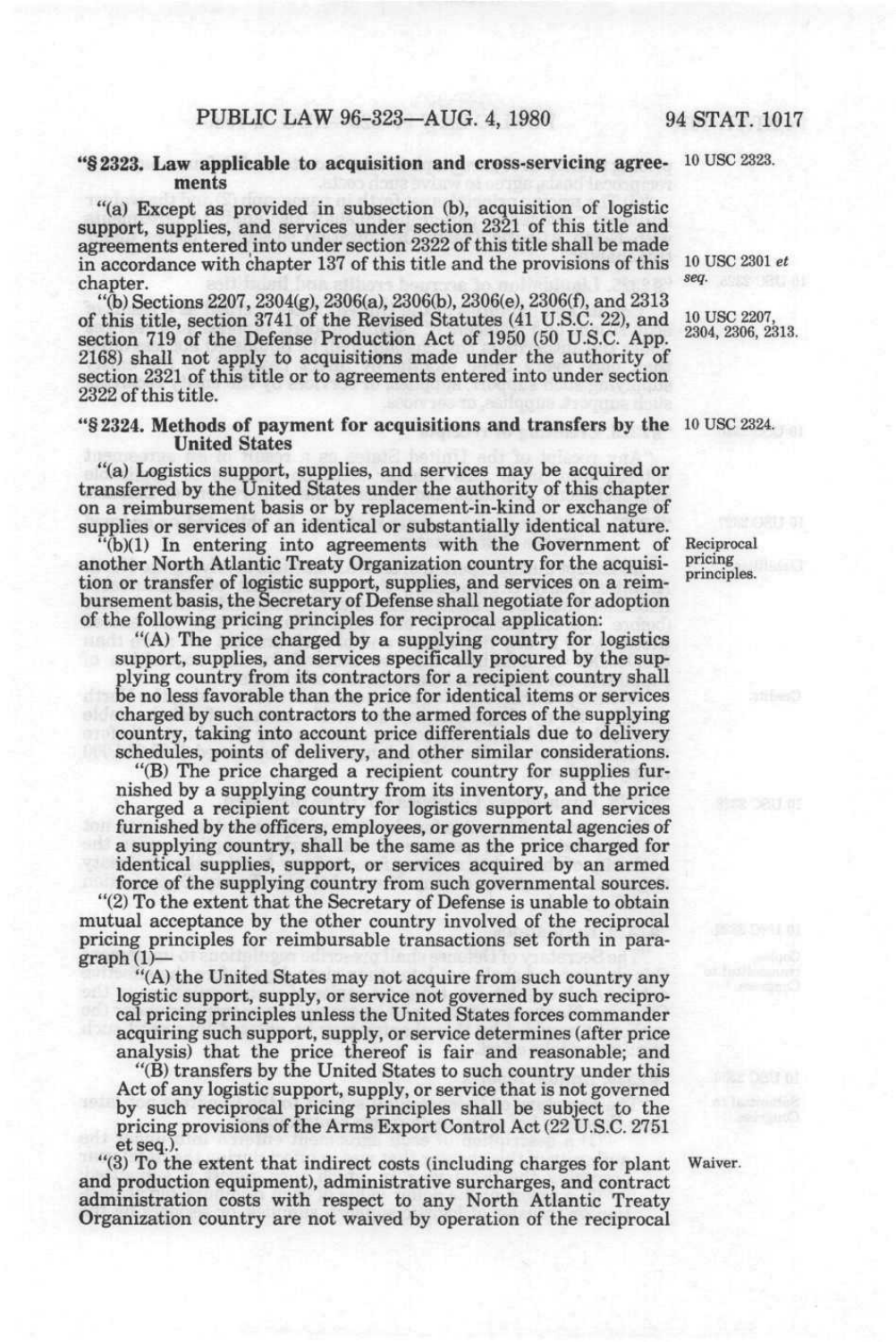pricing principles of paragraph (1), the Secretary of Defense may, on a reciprocal basis, agree to waive such costs.

"(4) The pricing principles set forth in paragraph (2) and the waiver authority provided in paragraph (3) shall also apply to agreements with North Atlantic Treaty Organization subsidiary bodies under this chapter.

10 USC 2325.

# \*'§2325. Liquidation of accrued credits and liabilities

''Credits and liabilities of the United States accrued as a result of acquisitions and transfers of logistic support, supplies, and services under the authority of this chapter shall be liquidated not less often than once every three months by direct payment to the entity supplying such support, supplies, or services by the entity receiving such support, supplies, or services.

#### 10 USC 2326.

#### "§2326. Crediting of receipts

"Any receipt of the United States as a result of an agreement entered into under this chapter shall be credited to applicable appropriations, accounts, and funds of the Department of Defense.

#### "§2327. Limitation on amounts that may be obligated or accrued by the United States

"(a) Except during a period of active hostilities involving the North Atlantic Treaty Organization, the total amount of reimbursable liabilities that the United States may accrue under this chapter (before the computation of offsetting balances) may not exceed \$100,000,000 in any fiscal year, and of such amount not more than \$25,000,000 in liabilities may be accrued for the acquisition of supplies (other than petroleum, oils, and lubricants).

(b) Except during a period of active hostilities involving the North Atlantic Treaty Organization, the total amount of reimbursable credits that the United States may accrue under this chapter (before the computation of offsetting balances) may not exceed \$100,000,000 in any fiscal year.

#### "§2328. Inventories of supplies not to be increased

"Inventories of supplies for elements of the armed forces may not be increased for the purpose of transferring supplies under the authority of this Act to military forces of any North Atlantic Treaty Organization country or any North Atlantic Treaty Organization subsidiary body.

### "§2329. Regulations

"The Secretary of Defense shall prescribe regulations to implement this chapter and shall, not later *than* sixty days before the effective date of such regulations, transmit copies of such regulations to the Congress. No agreement to make an acquisition or transfer under the authority provided by this chapter may be entered into until such regulations take effect.

#### "§2330. Annual reports

"The Secretary of Defense shall submit to the Congress not later than February 1 of each year a report containing—

"(1) a description of each agreement entered into under the authority of this chapter that was in effect during the fiscal year preceding the fiscal year in which such report is submitted;

"(2) a report of the dollar value of each reimbursable acquisition or transfer of logistic support, supplies, or services by the

10 USC 2327.

Liabilities.

Credits.

10 USC 2328.

10 USC 2329.

Copies, transmittal to Congress.

10 USC 2330.

Submittal to Congress.